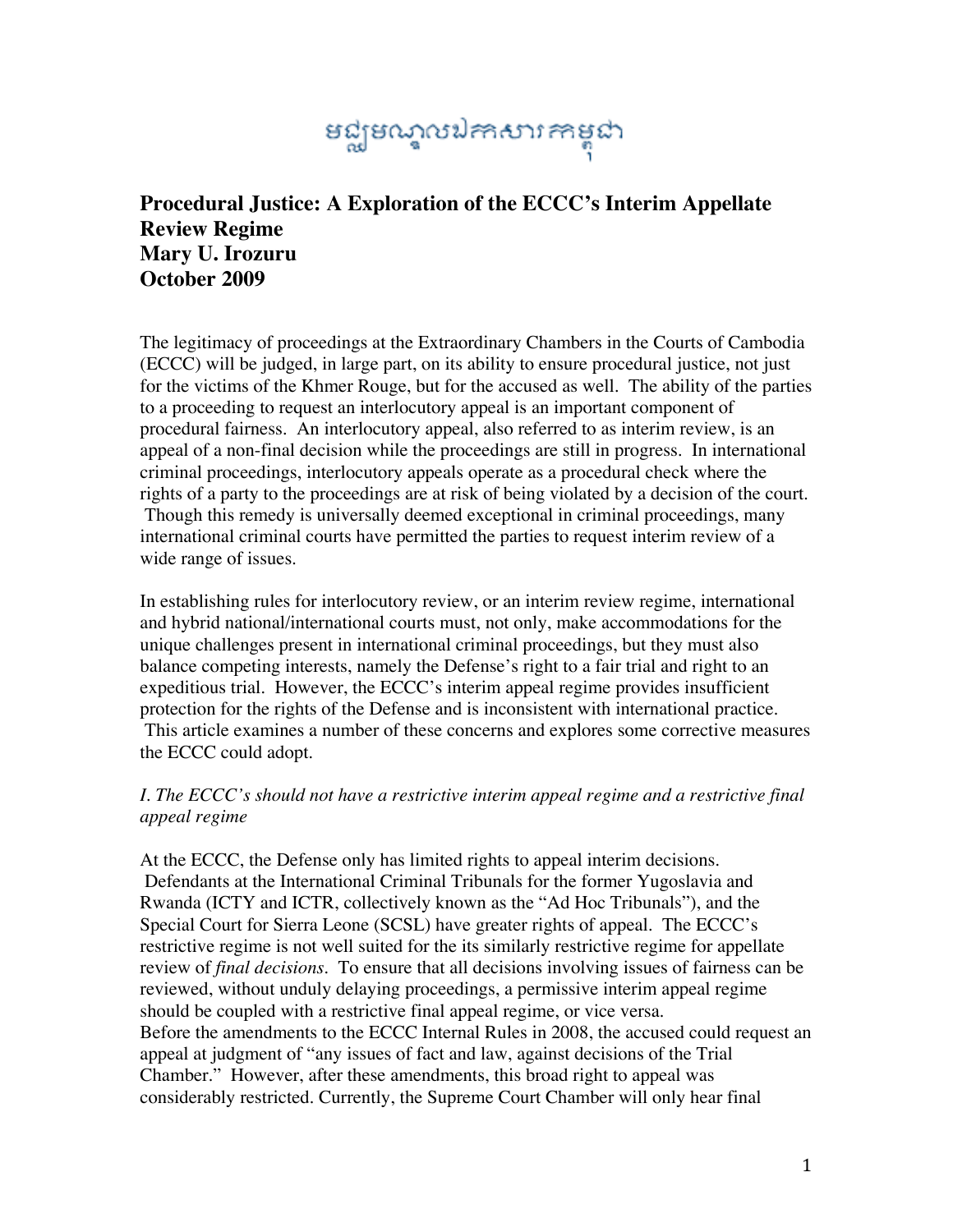appeals on the following grounds: "a) an error on a question of law invalidating the judgment or decision; or b) an error of fact which has occasioned a miscarriage of justice." Additionally, the amended rules call for higher standards of admissibility for appeals at the final judgment stage. No longer can the accused submit a brief request, containing the reasons for the appeal; the new provisions require that the accused either specify the alleged error of law *and* demonstrate how it invalidates the decision or specify the alleged error of fact *and* demonstrate how it occasioned a miscarriage of justice. Each ground of appeal must be supported with arguments and authorities.

This move toward a restrictive approach to appeals at the final judgment stage should have triggered a more permissive approach to interim appellate review for the Defense. Where there is no right during the trial or after the trial to request a review of a matter involving the fundamental rights of the accused, the legitimacy of the entire proceedings may be questioned. Matters concerning the Defense's right to an expeditious trial and the interference with the Defense's ability to develop a defense strategy, among others, may not be afforded appellate review at any stage of the proceedings.

# *II. The ECCC's overall appellate review regime is inconsistent with international and national criminal practice*

The ECCC limits the Defense's right to appeal interim decisions, but does not limit the Prosecution's rights. Neither the ICTY, the ICTR, the SCSL, nor the International Criminal Court (ICC) limit the appeal rights of the accused with the respect to those granted the Prosecution. Further, none of these other courts uses a regime for appellate review of *final judgments* that is as restrictive and inflexible as the one in place at the ECCC. Instead they appear to approach appellate review holistically, by permitting appellate review of fundamental issues at the final judgment stage where it is unavailable at the interlocutory stage.

For example, the ICC, which has the most restrictive interim review regime, appears, at least facially, to take the most permissive approach to appeals at the final judgment stage. Its regime for final appellate review permits appeals of the following: (i) procedural error, (ii) error of fact, (iii) error of law, or (iv) any other ground that affects the fairness or reliability of the proceedings or decision. A requirement that the error of law invalidate the decision and that the error of fact occasion a miscarriage of justice might be considered a heightened standard for errors of law and fact. Unlike the ECCC, the ICC does not require this heightened standard. Moreover, the ICC permits appellate review of procedural errors and *any other ground* affecting the proceedings fairness and reliability, a term that can be interpreted quite broadly.

The other courts discussed in this article also have more permissive final appellate regimes. The SCSL, for instance, permits the review of procedural errors, in addition to the grounds permitted under the ECCC. Though the Ad Hoc Tribunals also require that the error of law invalidate the decision and that the error of fact occasion a miscarriage of justice, they differ from the ECCC is one important way. The ICTY and ICTR Appeals Chambers (AC) are allowed to vary the grounds for final appeals, upon a good showing.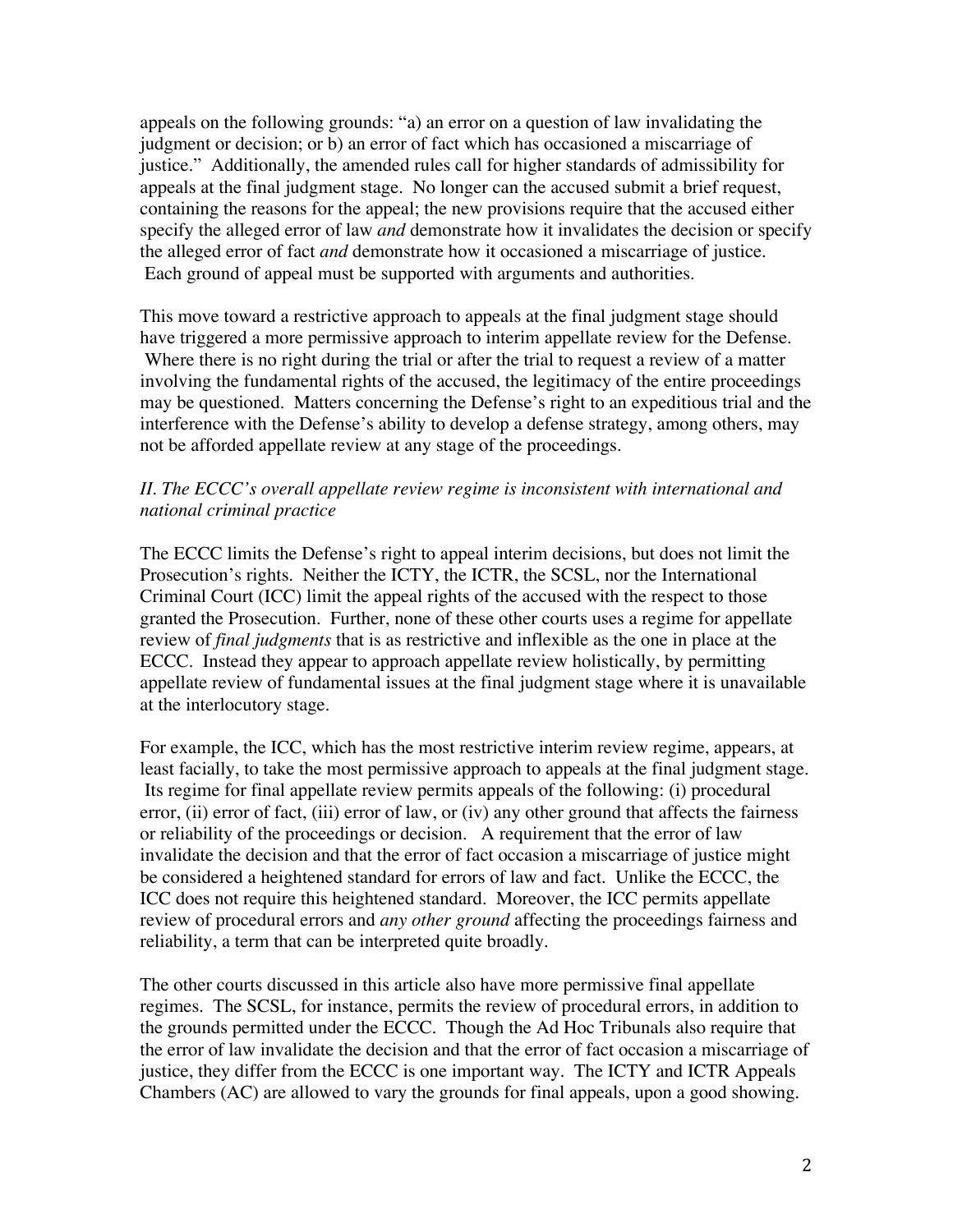This not only gives the court some flexibility, but it also appears to permit the appeal of certain issues at the final judgment stage that were not appealable during the trial.

Appellate review at the ECCC is also inconsistent with the practice in the French system. French courts "look at the fairness of procedures globally, allowing the absence of one guarantee to be counterbalanced by the existence of another." Though, like the ECCC, the French criminal system restricts the accused's right to interim review, what distinguishes the French civil system from the ECCC is that both the Prosecution and the Defense can initiate a full review of the facts and law of the case at the final judgment stage. This would be like getting a new trial. Issues that could not be reviewed during the first trial, will be reviewed at the second. This counter-balancing is absent from the ECCC's appellate regime.

# *III. The ECCC's restrictive approach to interim review interferes with the defense's right to a fair trial*

Historically, efforts by defense lawyers to provide adequate representation for their clients in international criminal proceedings have been obstructed by a lack of human and economic resources compared to those afforded the prosecution. Hence, at the "heart" of modern international criminal justice is the principle of equality of arms, a component of the right to a fair trial. The principle implies that "each party must be afforded a reasonable opportunity to present his case — including his evidence — under conditions that do not place him at a substantial disadvantage vis-à-vis his opponent." The following subsections will explore two instances in the ECCC's pre-trial proceedings where the Defense's restricted access the interim appellate review places it at a disadvantage in relation to the Prosecution.

# *(a) The Defense's minor role in fact-finding coupled with its limited right to appeal investigative actions places it at a substantial disadvantage vis-à-vis the Prosecution*

At the ECCC, the Defense is not permitted to conducted its own investigation; it may only request that the Office of the Co-Investigating Judges (OCIJ) undertake certain investigative actions or pursue additional expert reports on its behalf. Though the OCIJ is not required to pursue these requests, the Defense is given a right to appeal the refusal. However the Defense has no right to challenge the *manner* in which the request, if accepted, is satisfied.

According to the ECCC Internal Rules, the OCIJ may delegate investigative tasks to the Judicial Police or the ECCC Investigators. The Judicial Police operates under the *sole instructions* of the Co-Prosecutors during the preliminary investigation stage, the OCIJ during the judicial investigation stage, and the Pre-Trial Chamber (PTC) during supplementary investigations. The Judicial Police are not permitted to seek or take orders from any other person in carrying out their investigative functions. Nor are the Judicial Police permitted to question the accused. Similarly, the ECCC Investigators are to conduct their investigations in accordance with the requests of the Co-Prosecutors or the OCIJ, depending upon the stage of the proceedings, and are not permitted to question the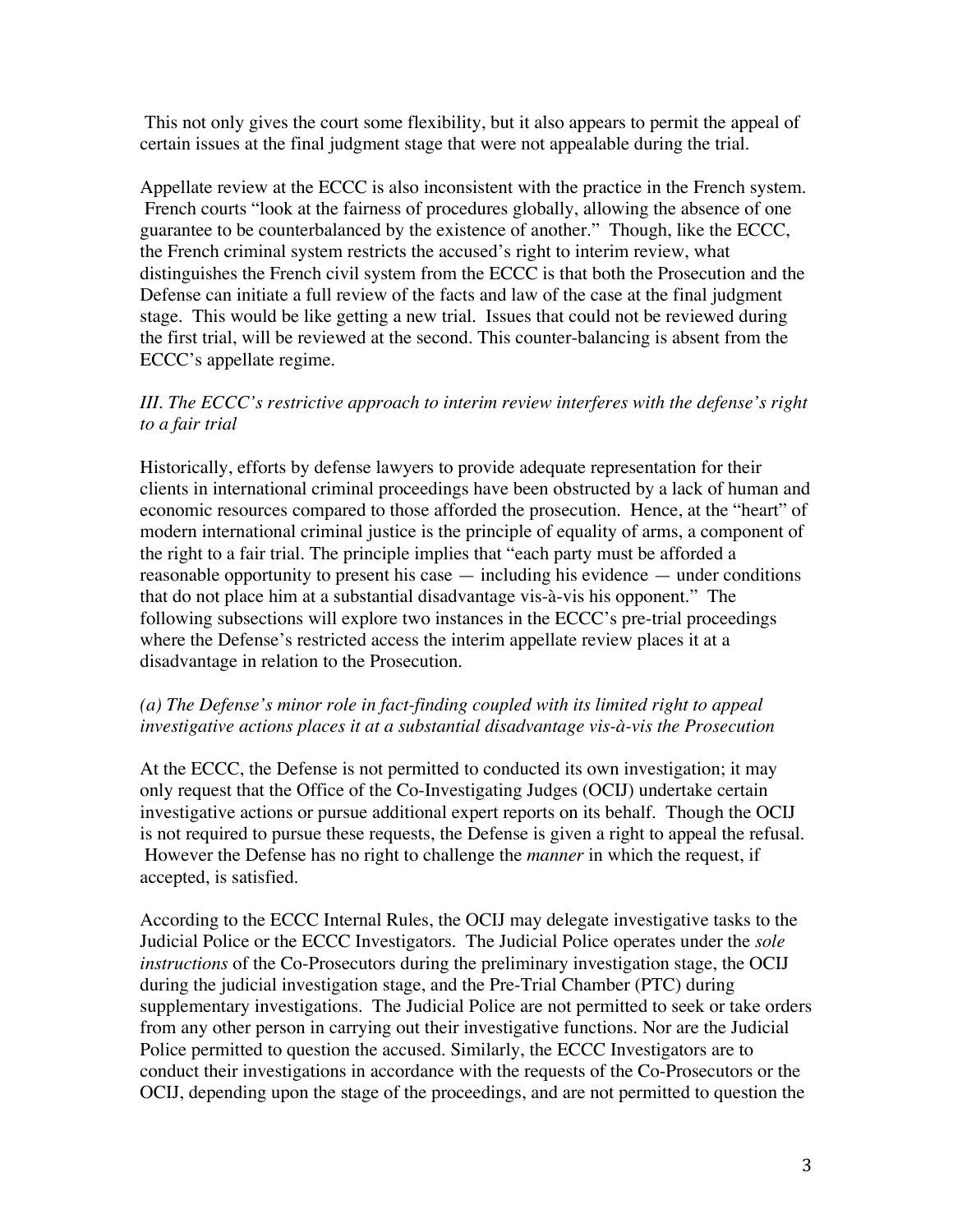#### accused.

Should the Defense request that the OCIJ pursue a particular investigative action and should the OCIJ agree to pursue that lead, there is no guarantee that the lead will be pursued in a manner most helpful to the accused. Moreover, there is no remedy to through which the Defense can seek an expanded or altered focus for the investigative action. Without a more expansive right to interim appellate review, the Defense's ability to present its case is compromised.

The ability of the Defense to influence the investigation or the evidence upon which the trial will be based is greater at international courts. At the ICC, the Defense is also not involved in pre-trial investigations. Nonetheless, it may fully challenge the evidence and provide its own evidence during the confirmation hearing. It may also request approval to appeal any pre-trial decision that "would significantly affect the fair and expeditious conduct of the proceedings or the outcome of the trial." Similarly, the Ad Hoc Tribunals do not permit the Defense to participate in the investigation; however, the Defense may request an interlocutory appeal to challenge the investigative action.

Notably, the lack of control over the manner in which an investigation is conducted is a common criticism of the French criminal system, upon which Cambodian Law and Internal Rules are based. Though the investigating police are operating under the judge's orders, even the judge "cannot ensure that such orders are fully complied with." The ECCC's adoption of this French law feature without adapting it to address the investigative challenges of international proceedings and the heightened necessity for equality of arms in international criminal proceedings is problematic.

*(b) The Defense's inability to independently challenge the substance of the Closing Order places it at a disadvantage vis-à-vis the Prosecution and is inconsistent with international criminal practice* 

At the ECCC, the Closing Order is functionally equivalent to an indictment. The Closing Order contains the material facts of the indictment, their legal characterization, the relevant criminal provisions, and the nature of the accused's criminal responsibility. While the Prosecution is permitted to appeal the Closing Order issued by the OCIJ, the Defense cannot. This places the Defense on unequal footing with the Prosecution and hampers the Defense's ability to adequately prepare its case.

Errors in the Closing Order with the potential to vastly alter the nature of the proceedings and the legal strategies of the parties ought to be remedied by interim review. However, under the Internal Rules, only the Prosecution is authorized to challenge these types of errors. The practice in other international criminal courts with respect to the indictment and procedures for confirming charges sheds light on the significance of the Defense's inability to question the contents of the Closing Order at the ECCC. At the ICC, the charges against the accused must be confirmed in a hearing before he or she can be brought to trial. However, prior to the confirmation hearing, the Defense must receive a copy of the document containing the charges and information regarding the evidence to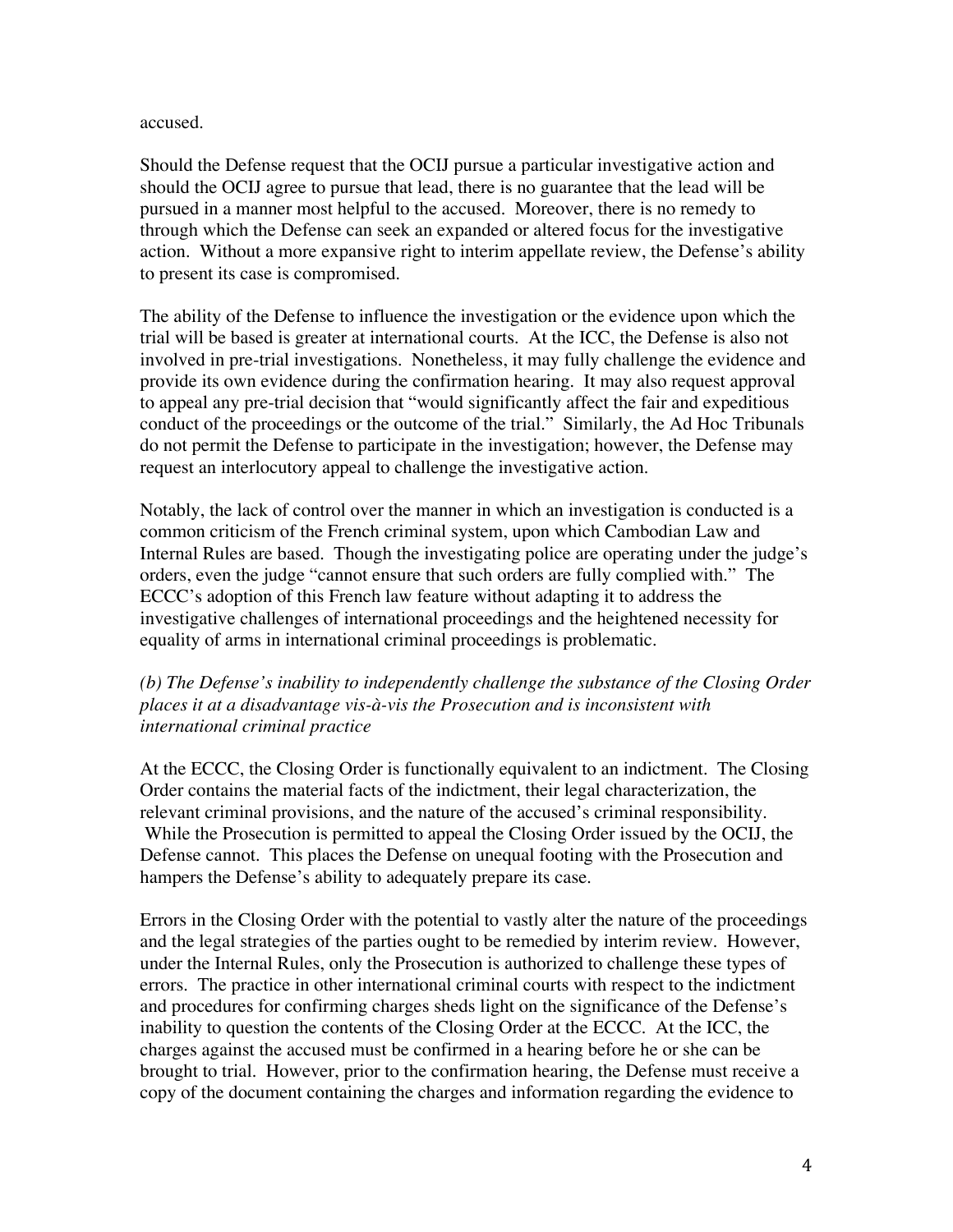be used in support of those charges. At the confirmation hearing, the Defense may: (a) object to the charges, (b) challenge the evidence presented by the Prosecutor, and (c) present new evidence. At the ICTY and ICTR, the Defense may challenge the form or substance of the indictment via interlocutory appeal.

Because substantive challenges to a Closing Order may only be initiated by the Prosecution, the Defense is in a disadvantaged position. Further, not only is the Defense's access to judicial remedies limited in relation to the Prosecution, but the Defense's ability to prepare an effective defense may also be compromised without the power of appeal. The consensus in criminal proceedings is that where the indictment is found to be vague or lacking in specificity, the Defense's ability to adequately prepare his case may be handicapped. Where access to a remedy in such a case hinges on the discretion of the opposing party, the principle of equality of arms cannot be guaranteed.

#### *IV. How might the ECCC correct these concerns?*

As discussed above, the ECCC's approach to interlocutory review may be compromise the legitimacy and fairness of the proceedings. However, if the ECCC were to shift from its current position to a more intermediate one, some of these concerns, such as the equity between the Prosecution and the Defense, could be addressed and possibly eliminated. This section will explore three ways in which the ECCC can achieve a more intermediate approach to interlocutory appeal: the adoption of discretionary review, the adoption of the fast-track mechanism, and the use of broad statutory interpretation.

#### *(a) Adopt a provision for discretionary review*

 Absent from the ECCC rules, but available at all international courts is a mechanism for discretionary interlocutory appeals — appeals that are granted based on the judgment, or opinion, of the chamber. The ICC and the Ad Hoc Tribunals use similar language to grant discretionary power to the Appellate Chamber to review decisions involving issues that would significantly affect the fair and expeditious conduct of the proceedings or the outcome of the trial, and for which, in the opinion of Chamber, an immediate resolution may materially advance the proceedings may be accepted for appeal. The SCSL employs two separate standards, depending upon whether the issue arises from a pre-trial decision (preliminary) or a trial decision (non-preliminary). Preliminary issues that "significantly affect the fair and expeditious conduct of the proceedings or the outcome of a trial" may be referred directly to the Appeals Chamber for adjudication. Non-preliminary decisions, "in exceptional circumstances and to avoid irreparable prejudice to a party," may be subject to interlocutory appeal. A number of critical issues have been certified for appeal via these provisions, including the statutory rights guaranteed to the accused and the admission of evidence.

 The ECCC would similarly benefit from the addition of discretionary review. Discretionary review would give the ECCC greater flexibility to address many of the fairness concerns discussed in the previous section.